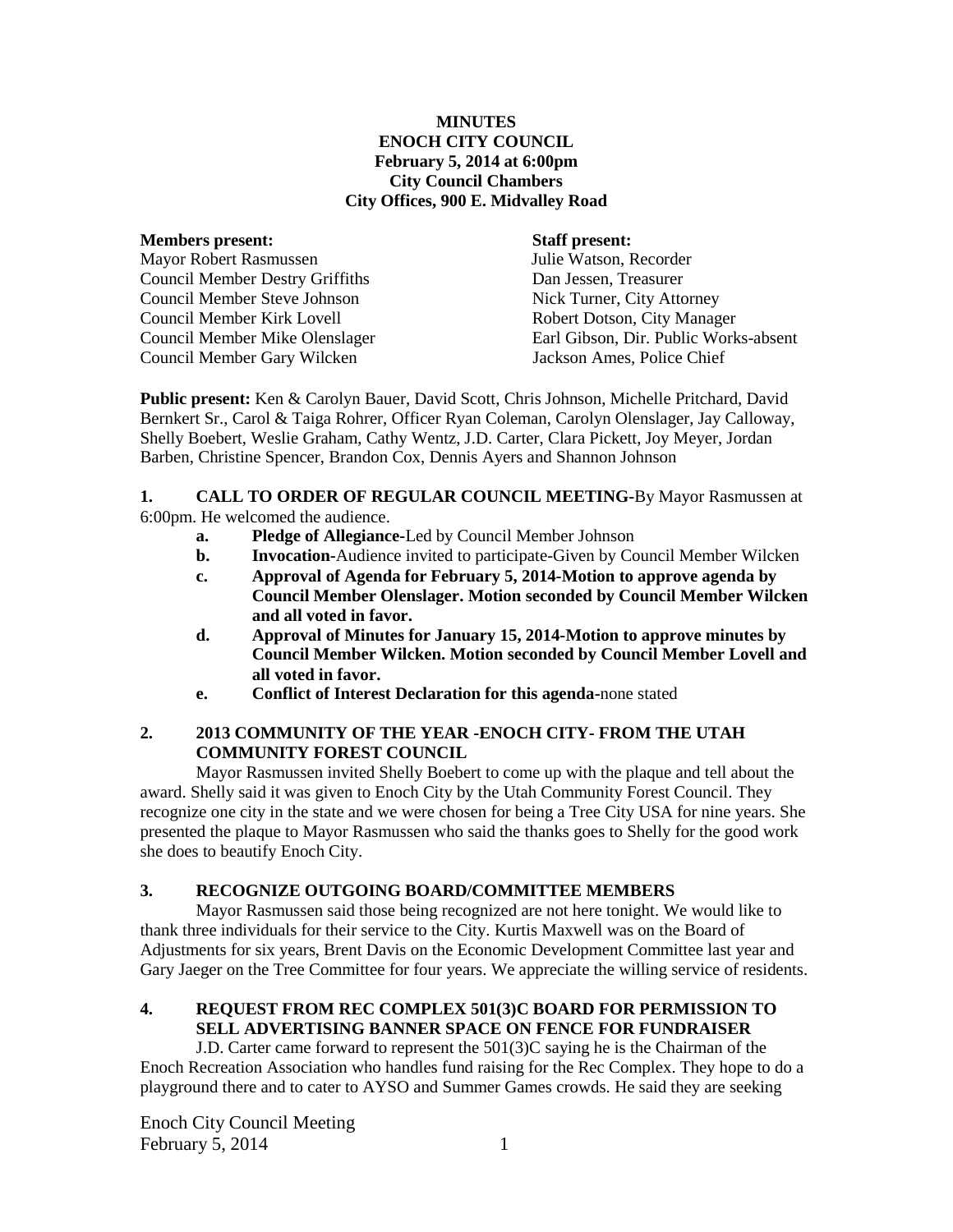permission from the City Council to sell advertising banners which will be hung on the east fence facing into the park not onto I-15**.** He said he checked with UDOT and there are no issues as long as banners face into the park although they can put special banners for events on the outside of the fence facing I-15. Sponsors, interested in purchasing this advertising would pay \$250 for the first year which includes the banner and would receive a discount if they renew for another year. He said they will pay a 10% commission to anyone who sells the advertising banners. Mayor Rasmussen asked about wind and J.D. said Star Sign & Banner has specified the banners will be designed for outdoor use and will be attached properly to withstand the wind. Council Member Wilcken asked about using only the east side fence inquiring if they would want expand later? J.D. said they are starting there because that side is the most visible but would expand if the interest is there so they would not like to be limited by this permission request. City Manager Dotson said to make sure they meet distance regulations for UDOT. Mayor Rasmussen asked if there were concerns and there were not so the City Council gave permission for advertising banners to be sold and displayed at the Rec Complex.

#### **5. DISCUSS CHANGES TO ENOCH CITY CODE OF REVISED ORDINANCES REGARDING THE APPEAL AUTHORITY**

Mayor Rasmussen said we are bringing this back from the last meeting and asked for discussion on any further issues. He reminded the Council this board hears land use issues only and we had decided to stay with a five member board. There was an issue on page 1, item B. requiring a sentence to made gender neutral. Section 12-123 item A. shall be corrected to read "The Appeal Authority shall….adopt rules that comply with all , rather than any, ordinance adopted by the City Council. There was a discussion of how votes would be counted and what is required for a majority. We can take action upon a majority of convened members. This issue is currently being discussed in the Utah Legislature and State law may be changed in this session. Because of that it was discussed that we should wait for the Legislature's decision before moving on to set the public hearing and consider the ordinance.

#### **6. SET A PUBLIC HEARING FOR FEBRUARY 19, 2014 REGARDING CHANGES TO THE APPEAL AUTHORITY**

Mayor Rasmussen asked for a motion. It was noted that if we need to change the ordinance again should the Legislature change Utah law, another public hearing would need to be held. **Council Member Johnson made a motion to table this issue until the March 19, 2014 meeting to set the public hearing after the State Legislative session is over. The motion was seconded by Council Member Olenslager and all voted in favor.**

#### **7. DISCUSS SEWER FEE/DRAINAGE FEE-**

Council Member Wilcken asked if this idea is feasible and makes sense. His intention was to fund drainage without raising fees by reducing the sewer fee and creating a new fee and enterprise fund for storm drainage. He clarified he was not proposing moving existing funds but shifting the fee structure only. City Manager Dotson detailed the issues for the sewer company. Their expenses and obligations in regard to the Wastewater Treatment Plant expansion are still the same so it could be a problem if we cut the sewer enterprise fund income. We had to pay \$380,000 this year for our portion of the treatment plant upgrade. We are required by law to have a certain percentage of revenues set aside for our bond obligations. Savings comes from revenues we don't spend so we don't budget for savings. We budget to match our expenses and if there is money left over because we postponed a purchase or did not do a project then we save it. Council Member Olenslager suggested that this is "robbing Peter to pay Paul" and we really need a new revenue stream for drainage.

Enoch City Council Meeting February  $5, 2014$  2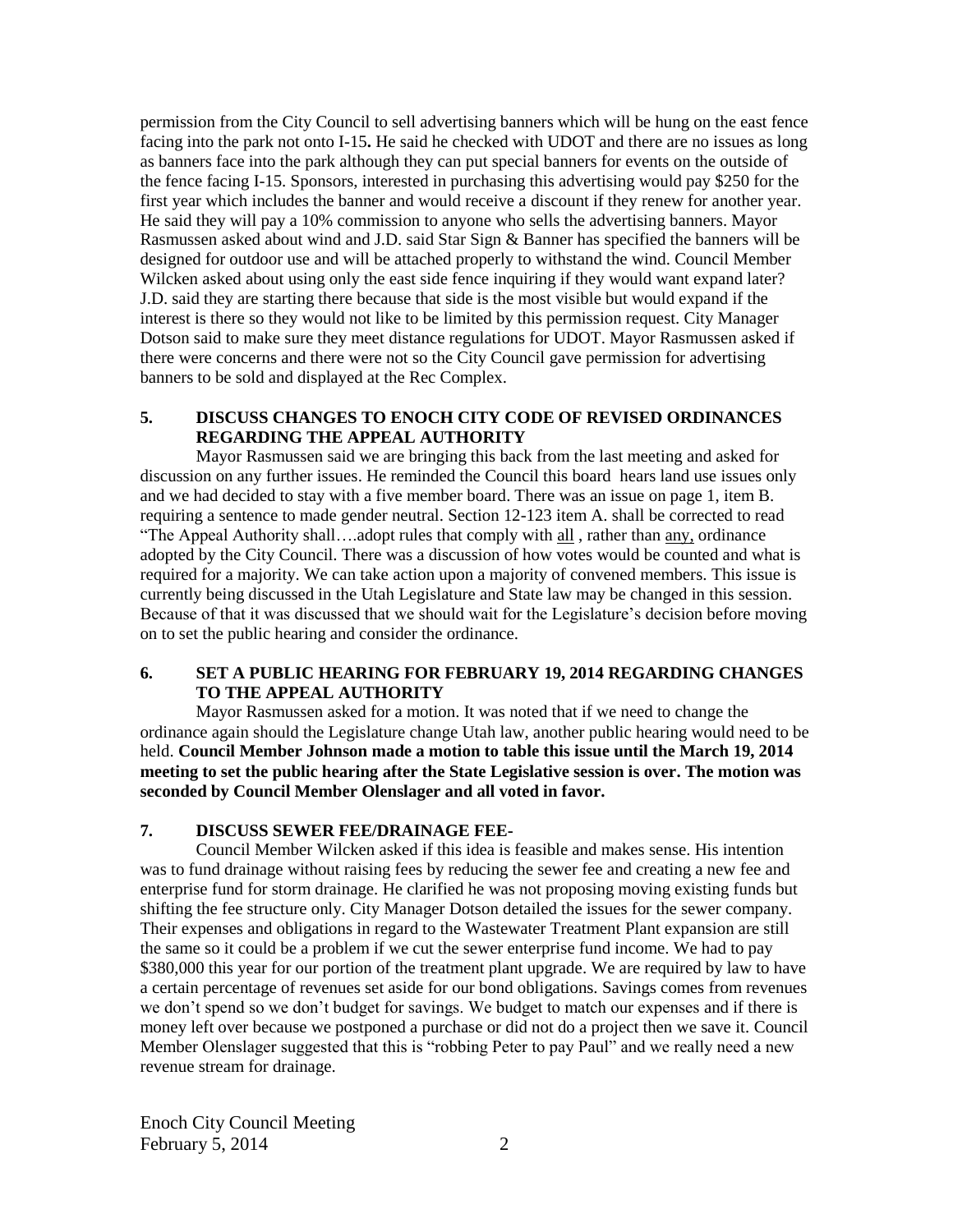City Manager Dotson said we started talking about a drainage fee two years ago when we had the major flooding. Some residents said they would be willing pay a fee to get funding for mitigation of drainage issues. Transfers between funds are frowned upon by the auditors although that has been suggested. Cities often do transfer funds out of enterprise businesses and into the general fund however that does not solve the shortfalls long term. There was more discussion of general fund transfers and Mayor Rasmussen said the better way to do it is to spread out staff salaries throughout the funds in order to balance. Staff does work for different departments and are not only dealing with administrative functions. If we make "loans" between funds it is hard to make sure the loans are paid back. We could create a new enterprise fund for storm water drainage and charge a fee for it. We would go thru the process and ask the people if they are willing to pay for it when we hold public hearings. Council Member Wilcken asked about those who are not directly affected by flooding and may take exception to being charged for it. City Manager Dotson said we spread out these costs over the entire City because flooding does affect everyone even if storm water does not come onto their property directly. We try to protect all property. There was a brief discussion of the NRCS drainage project and what it will accomplish. After that we could reevaluate our needs and perhaps revise the long term CFP to define what we need to fund near term as the plan is very general. The NRCS project is an emergency solution to a larger problem. Some neighborhoods have special challenges but we have to take into consideration the whole City. We have to have money to pay for the engineering to do the job correctly and effectively. We currently have two designed projects that will cost \$40,000 and the challenge now is how to fund it. Those are the type of questions the City Council figures out. Council Member Wilcken said he would still like to adjust the sewer fee if we have an excess although it is too soon to say. This will be reevaluated from time to time as we continue to work on solutions to our drainage issues.

### **8. DISCUSS PLANNING COMMISSION RECOMMENDATION REGARDING STREET NAME CHANGE IN DAIRY GLEN SUBDIVISION**

Mayor Rasmussen asked if there were questions and explained the situation for the public's information. Council Member Wilcken said this involves one house so there is no reason not to make the change. It was clarified the property owner wanted the street name changed from Dundee Blvd. to Sagewood Lane.

#### **9. ORDINANCE NO. 2014-02-05-A AN ORDINANCE TO CHANGE A STREET NAME IN DAIRY GLEN SUBDIVISION, PHASE I, FROM DUNDEE BLVD. TO SAGEWOOD LANE**

Mayor Rasmussen asked for a motion. **Council Member Lovell made a motion to approve Ordinance No. 2014-02-05-A, an ordinance to change a street name in Dairy Glen Subdivision, Phase I, from Dundee Blvd. to Sagewood Lane. The motion was seconded by Council Member Griffiths and roll call vote was held as follows:**

| <b>Council Member Griffiths-yes</b> | <b>Council Member Olenslager-yes</b> |
|-------------------------------------|--------------------------------------|
| <b>Council Member Johnson-yes</b>   | <b>Council Member Wilcken-yes</b>    |
| <b>Council Member Lovell-yes</b>    | <b>Motion passed unanimously</b>     |

## **10. DISCUSS PLANNING COMMISSION RECOMMENDATION REGARDING AMENDING THE ENOCH CITY ZONING ORDINANCE, CHAPTER 4-4 TO CHANGE OFF-STREET PARKING REQUIREMENTS**

Mayor Rasmussen asked if there were questions or concerns adding we are loosening the parking restrictions with this recommendation from the Planning Commission. Council Member Wilcken said it does not address anything about parking at City parks and we do have issues with that. It was suggested the Planning Commission could perhaps address that later as this is about

Enoch City Council Meeting February  $5, 2014$  3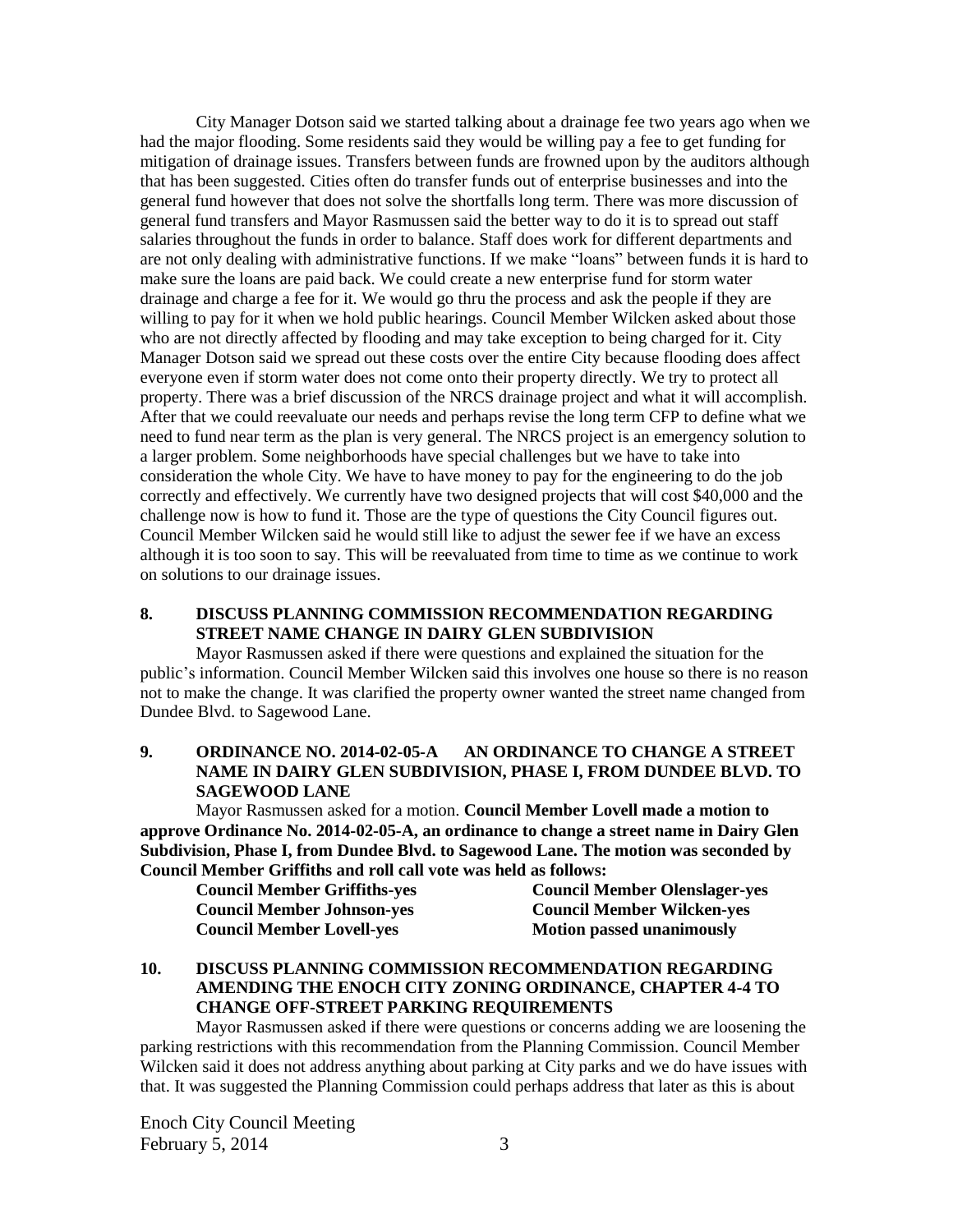commercial parking. Council Member Johnson asked about item #7 for furniture and appliance stores. The store square footage is the same for other types of retail stores. City Attorney Nick Turner said we could take out #7 to tidy it up since they are the same. There was brief discussion of parking for dwellings which is standard in most communities. City Manager Dotson clarified this came up because an engineer called and did not understand our ordinance having had experience with other locales where he had designed buildings and parking lots. The Planning Commission made the changes and matched Cedar City and Parowan who have many retail businesses and have found what works incorporating industry standards. We are trying to keep our ordinance simple and not detail lots of types of businesses. Now an engineer can look at the ordinance and design a project. It was noted this does not affect existing businesses which would be grandfathered in as non-conforming uses. Nick Turner cited an example of a business that has severely inadequate parking and infringes on their neighbors adding it is nice if businesses are responsible but that does not always happen so some regulations are needed. We need to maintain some standards for safety and planning. We regulate the parking lot design only in order to have some conformity so an engineer can see the regulations and design it. Businesses have to know what is expected of them.

## **11. ORDINANCE NO. 2014-02-05-B AN ORDINANCE AMENDING THE ENOCH CITY ZONING ORDINANCE, CHAPTER 4-4 TO CHANGE OFF-STREET PARKING REQUIREMENTS**

Mayor Rasmussen asked for a motion to approve the ordinance with changes as discussed. **Council Member Olenslager made a motion to pass Ordinance No. 2014-02-05-B, an ordinance amending the Enoch City Zoning Ordinance, Chapter 4-4 to change off-street parking requirements with the changes as discussed. The motion was seconded by Council Member Wilcken and a roll call vote was held as follows:**

**Council Member Lovell-yes Motion passed unanimously**

**Council Member Griffiths-yes Council Member Olenslager-yes Council Member Johnson-yes Council Member Wilcken-yes**

#### **12. DISCUSS IRON COUNTY LOW EFFECT HCP**

City Manager Dotson gave an update on the new Habitat Conservation Plan (HCP) for managing prairie dogs adding Commissioner Dave Miller has been working diligently on this issue. In the Endangered Species Act it allows for the creation of a habitat conservation plan with certain rules in it. If a plan is created and it is approved by the Federal and State departments and meets the criteria of the Endangered Species Act it allows for "take" or removal of prairie dogs based on their population and other factors and property owners apply for this "take" permit. To date the County has had a very restrictive plan that hurts growth and has never awarded the "take" that could be allowed because the old plan tried to conserve prairie dogs rather than conserving their habitat which is the issue. Commissioner Miller helped create the "low effect HCP" and each local community designated where they foresee development happening and specified which land had prairie dogs on it. The 200 acre plan works in conjunction with the HCP and has been approved. Now if landowners want to develop in the next two years they can apply for the "take" on their property and for 99 years that property is cleared for development. This new plan is a huge improvement in the process and will be implemented thru the building permit process in each community.

#### **13. DISCUSS "EDCUtah" GRANT MATCH**

Mayor Rasmussen asked City Manager Dotson to explain and he introduced Jay Callaway and Jordan Barben who were approved to serve on the Economic Development Committee at the last meeting. As a member of EDCUtah, which is affiliated with the Governor's

Enoch City Council Meeting  $F<sub>e</sub>$  February 5, 2014  $\overline{4}$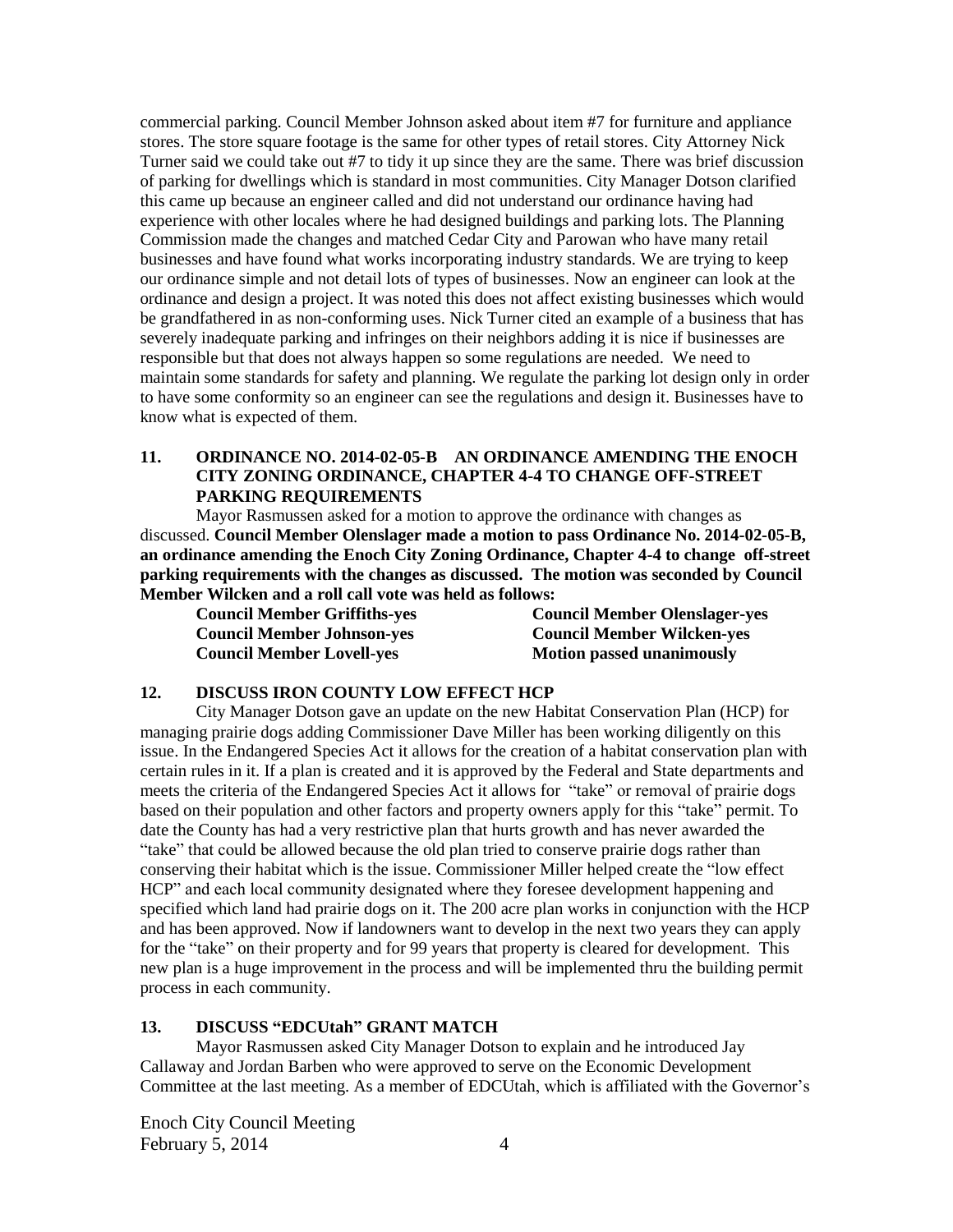Office of Economic Development, Enoch City can participate in their matching grant programs. He told about the three different matching grants available and gave some details of each one. This is a match where the City spends the total amount and then is reimbursed for half. It would have to be funded by the City Council in the budget if they choose to participate. The deadline to apply for this year is next week so it may not work out but he wanted them to know this assistance is available.

#### **14. TRAINING ON "OPEN AND PUBLIC MEETINGS" LAW**

Mayor Rasmussen said we are required by State law to do this training every year and he turned the time to City Manager Dotson. The Open and Public Meetings Act is in Utah Code Chapter 54. The purpose is so all public business is done in public and we, as a political subdivision of the State, must comply. He went thru the points of the law covering illegal meetings, noticing of meetings, how to convene a meeting and the requirements, what are chance meetings, what constitutes a quorum, closed meetings (Executive Sessions) and what is allowed to be discussed, written minutes and recordings of meetings, and other points. City Attorney Nick Turner counseled to always uphold the spirit of the law and stick to the highest ethics. Don't talk about City business outside of meetings when a quorum is present. The policy is to encourage open discourse but should never violate the spirit of the law. Sometimes you have to exchange information but you don't decide on or take action outside of a regular meeting. If you question it, don't do it.

The discussion concluded with information about Enoch's meeting procedures ordinance. State code allows municipalities to have our own procedures within parameters and we have passed an ordinance outlining our meeting procedures and policies. This is how meetings are run for all boards and is to ensure order so the public's work and business can be done.

## **15. PUBLIC COMMENTS**

David Scott suggested regarding public comments, that if the Council wants to know how the public wants them to vote on issues they should let people have a straw vote before the Council votes. It seems decisions are already made. *Mayor Rasmussen said that is why we have public hearings on some issues and that is when the public lets the Council know what they think. They are elected to look out for all of Enoch and can't always base decisions on what a few say they want.*

Dennis Ayers said he really likes living here and wanted to reiterate his stance on some things adding he is thankful for a lot of folks who have gone before and put things in place. They were not ignorant people and their collective wisdom created rules and laws that we may not always agree with but are here for a good reason. He said he loves living in this peaceful community because he feels safe and that is because we have a good PD. He wants them to stay in place. He was on the City Council when we contracted with the Sheriff and it was adequate back then but would not be now with this population.

Christine Spencer said she would be in favor of taking \$2 for drainage from sewer. She suggested diagonal parking at the parks and thought more roads could be lined up and renamed for consistency.

David Benkert thanked Chief Ames who sat down to talk to him for two hours adding they had a good discussion of costs. He said he has not made up his mind about if we need a PD in Enoch however. He expressed some concerns about transparency in the way the treasurer can move money between sources fearing funds could go to the PD instead of housing or whatever. He said on Midvalley Road where the ditches have been dug out for flood control there should be some lights or marking to warn about that. With icy roads crating a hazard he said he is surprised no one has gone off the road.

Enoch City Council Meeting  $F<sub>e</sub>$  February 5, 2014  $\overline{5}$